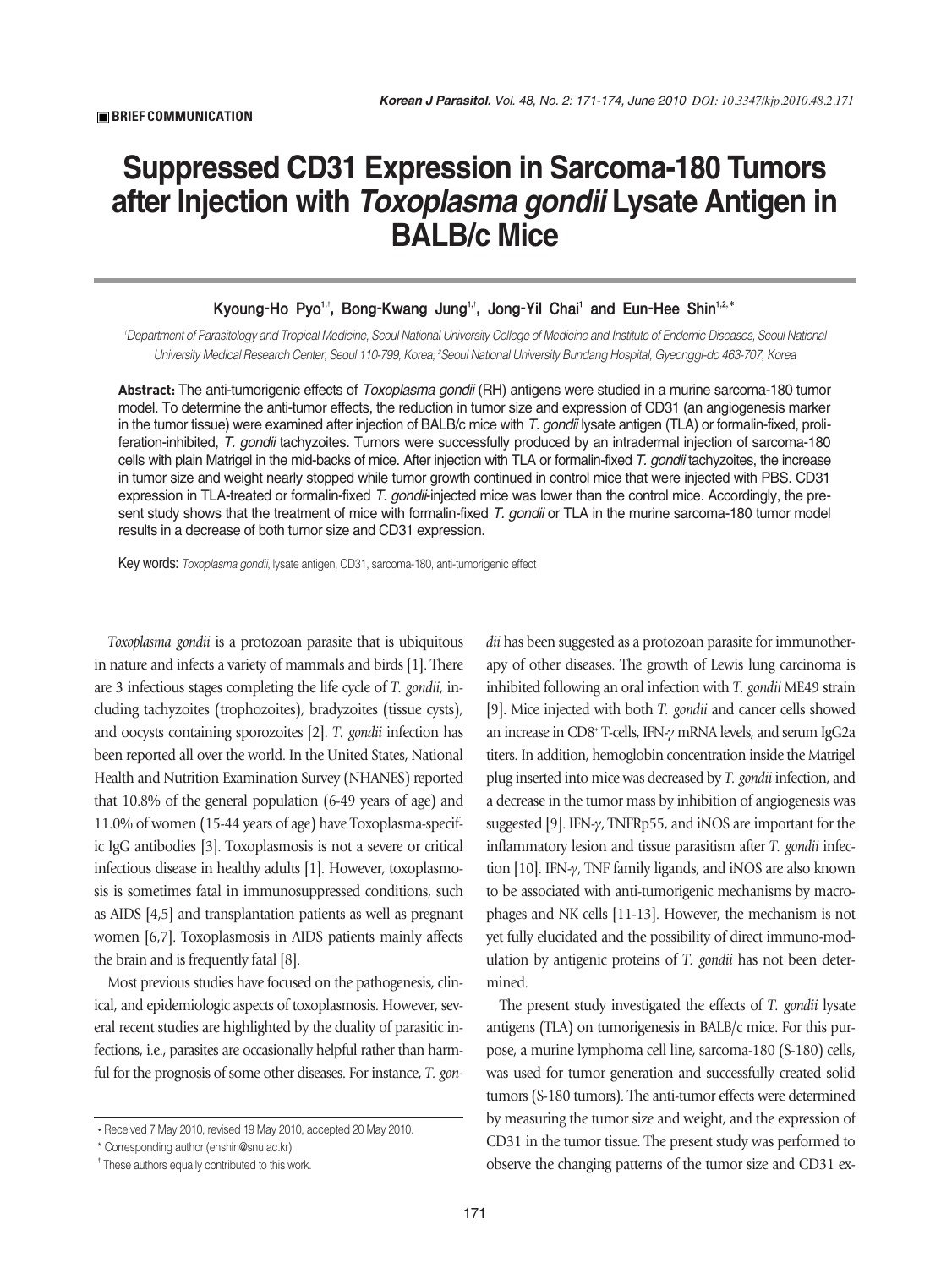pression in the S-180 tumor mass in mice injected with TLA or formalin-fixed *T. gondii* tachyzoites.

Female BALB/c mice were purchased from ORIENT BIO Animal Center (Seongnam, Gyeonggi-do, Korea). Mice were housed at room temperature (20-23℃) on a 12-hr light and 12 hr-dark cycle, with unlimited supplies with food and water sterilized by irradiation and autoclaving. All experiments using mice were performed according to the ethical standards formulated from the IACUC (SNU-090102-3) in the Seoul National University. TLA were prepared according to the procedure described previously, with a slight modification [14]. Briefly, tachyzoites of the virulent *T. gondii* RH strain were obtained from the peritoneal exudate of intraperitoneally-infected mice. The exudate was passed twice through a 25-gauge needle and followed by passing through filter membranes of  $5 \mu m$  pore size to remove debris and host cells. The isolated parasites were washed, resuspended in phosphate-buffered saline (pH 7.4), and sonicated on ice. The supernatant (TLA) was filter-sterilized through a 0.22  $\mu$ m pore size membrane. The protein concentration of TLA was determined by the BCA™, Protein Assay Kit (Thermo Scientific, Rockford, Michigan, USA) and stored at -70℃ until used. Tumors were generated by subcutaneous injection of a mixture of  $1.0 \times 10^7$  S-180 cells (KCLB 40066, Korean Cell Line Bank, Seoul, Korea) and 500  $\mu$ l of growth factor-reduced BD Matrigel<sup>TM</sup>, (BD Science, Miami, Florida, USA) at the mid-backs of 6-weekold BALB/c mice [9,15].

When tumors were grown to an average volume of approximately 40 mm<sup>3</sup> on day 14 after the injection of S-180 cells, mice were randomly divided into the following 3 experimental groups (N = 3 for each group); TLA, formalin-fixed *T. gondii*, and PBS. After fixation of tachyzoites with formalin for 20 min, tachyzoites were centrifuged at 3,000 rpm, 4℃ for 10 min and washed 5 times to remove formalin completely. These formalin-fixed tachyzoites were injected into the tumor mass of tumor-bearing mice. The residual formalin in the last washing solution was analyzed by high performance liquid chromatography (HPLC) to prove the safety of the injection into mice;  $10 \mu l$  of the last washing solution was applied to HPLC (Gilson, Middleton, Wisconsin, USA). In this experiment,  $5 \times 10^5$  formalin-fixed tachyzoites were injected into the tumor mass once during the experimental period. However, TLA diluted in PBS was injected with 50  $\mu$ g/100  $\mu$ l twice weekly. The control group was injected with  $100 \mu$ l PBS into the tumor mass. An Ultra-Fine II Insulin Syringe (BD Science) was used to minimize the tissue damage by twice weekly TLA or PBS injections. The tumor size was measured using a caliper and calculated by the following formula: length  $\times$  width  $\times$  height  $\times$  0.5 [16]. The tumor weight was also measured once after the mice were sacrificed (data not shown). Tumor proteins were prepared in RIPA buffer ( $1 \times$  PBS,  $1\%$ NP-40, 0.5% sodium deoxycholate, and 0.1% sodium dodecyl sulfate) supplemented with  $1 \times$  Roche complete Mini protease inhibitor cocktail (Roche, Indianapolis, Indianapolis, USA). The protein concentration was measured using the BCA method (Thermo Scientific). The statistics programs used were SPSS 12.0K and SigmaPlot 10.0. A *P*-value < 0.05 was regarded as significant.

Tumor sizes were measured on day 9 post-injection of TLA or formalin-fixed *T. gondii*, then the tumor masses were isolated from the mice after sacrifice (Fig. 1). The tumor sizes of TLA-  $(1,731 \pm 366.5 \text{ mm}^3)$  or *T. gondii*-injected  $(2,200 \pm 669.6 \text{ mm}^3)$ mm<sup>3</sup>) groups were smaller than those of PBS-injected control



Fig. 1. Comparison of tumor sizes among PBS-, formalin-fixed *T. gondii* tachyzoites-, and *T. gondii* lysate antigen (TLA)-group. (A) Tumor sizes of *T. gondii*-injected and TLA-treated mice were smaller than them of control mice. (B) Tumor masses were isolated from mice at day 9 post-PBS-, -*T. gondii*-, or -TLA-injection. Tumors of TLA group were significantly smaller than control group (*P* = 0.00153).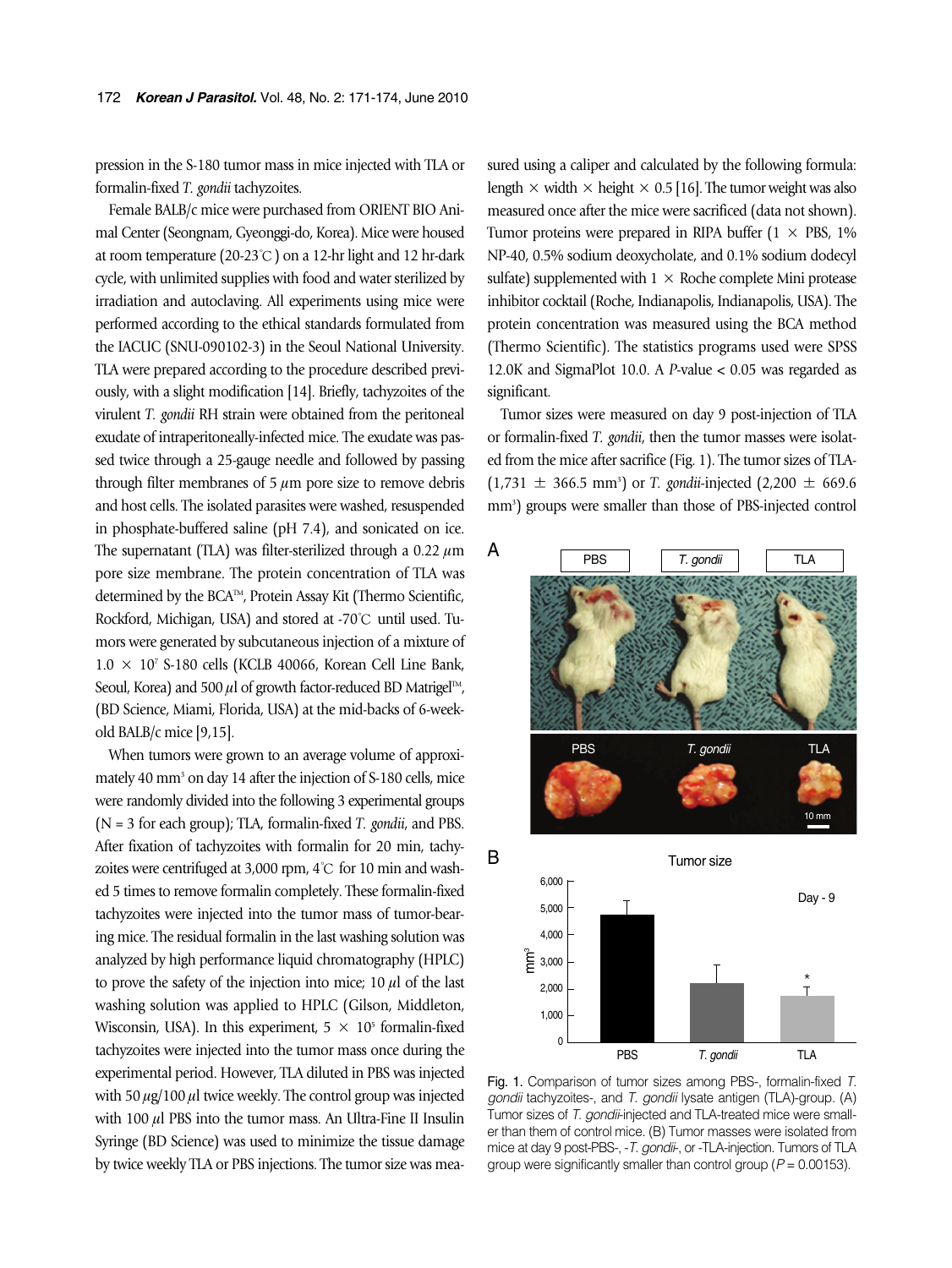group (4,667  $\pm$  549.4 mm<sup>3</sup>). These observations were in agreement with the results of different tumors used in *T. gondii* infections, including Lewis lung carcinoma [9] and WEHI-164 fibrosarcoma [17]. The TLA-treated group was significantly smaller than the control group in the tumor size  $(P = 0.00153)$ . Both formalin-fixed *T. gondii*-injection and TLA-treatment showed the same effects on the inhibition of tumor growth and the effect would be augmented by a repeated TLA injection. CD31 is expressed on platelets and endothelial cells, involved in cell recognition, motility, and signaling in the biological process, and suggested as an important marker of angiogenesis in tumors [18]. Expression of CD31 (PECAM-1) was investigated by immunohistochemical staining of the sectioned tumor mass and the results showed a decrease in spots stained with anti-CD31 mAb in TLA- or *T. gondii*-injected tumors (data not shown). The CD31 protein levels were determined in the tumor mass and appeared to be decreased in the TLA- and *T. gondii*-treatment groups compared to the control group on Western blots (Fig. 2). Because CD31 is highly expressed on tumor tissues in a general state of angiogenesis [18], our results may be correlated with anti-angiogenesis (Figs. 1B, 2). Although it is known that immune responses after *T. gondii* infection are related with anticancer effects in tumor-bearing mice [9,18], further studies are needed using TLA to better elucidate anti-angiogenesis.

Our study focused on the effects of *T. gondii*-antigenic proteins, as well as *T. gondii* injection, on anti-tumorigenic effects. The results showed a decrease in CD31, a marker of angiogenesis, after TLA injection into the tumor mass. This result demonstrates the anti-tumorigenic effect of a protozoan parasite, *T. gondii*, may be induced by the intervention of molecular mechanisms inhibiting vascular formation by *T. gondii* lysate proteins. However, the relationship between the immune response induced by TLA- or formalin-fixed *T. gondii*-injection and the suppression of tumor growth must not be overlooked. In this regard, we observed the increase of IL-12 in TLA-injected tumor-bearing mice (data not shown). IL-12 is related to suppression of



Fig. 2. Western blot analysis of the tumor tissues using CD31 antibody. Expressions of CD31 in *T. gondii*- and TLA-injected group were reduced compared to PBS-injected control group.

angiogenesis when tumors are produced [19,20]. IL-12 has also been shown to be induced by *T. gondii* antigens (TLA) in promonocytic cell line cultures (THP-1 cells) [21]. Considering the possible mechanisms by which TLA exerts an effect (a direct anti-tumorigenic effect, or indirect immune response), this study supports the results of previous studies reporting anti-angiogenesis effects of *T. gondii* infection.

## **ACKNOWLEDGEMENTS**

This work was supported by the Korea Research Foundation Grant funded by the Korean Government (KRF-2008-E00020). This work was also supported by 02-2009-037 from the SNUBH research fund. This study was supported by BK21 Human Life Sciences, Ministry of Education, Republic of Korea.

## **REFERENCES**

- 1. Weiss LM, Dubey JP. Toxoplasmosis: A history of clinical observations. Int J Parasitol 2009; 39: 895-901.
- 2. Dubey JP, Lindsay DS, Speer CA. Structures of *Toxoplasma gondii* tachyzoites, bradyzoites, and sporozoites and biology and development of tissue cysts. Clin Microbiol Rev 1998; 11: 267-299.
- 3. Jones JL, Kruszon-Moran D, Sanders-Lewis K, Wilson M. *Toxoplasma gondii* infection in the United States, 1999 2004, decline from the prior decade. Am J Trop Med Hyg 2007; 77: 405-410.
- 4. Lago EG, Conrado GS, Piccoli CS, Carvalho RL, Bender AL. *Toxoplasma gondii* antibody profile in HIV-infected pregnant women and the risk of congenital toxoplasmosis. Eur J Clin Microbiol Infect Dis 2009; 28: 345-351.
- 5. Sukthana Y, Chintana T, Lekkla A. *Toxoplasma gondii* antibody in HIV-infected persons. J Med Assoc Thai 2000; 83: 681-684.
- 6. Lopes FM, Goncalves DD, Mitsuka-Bregano R, Freire RL, Navarro IT. *Toxoplasma gondii* infection in pregnancy. Braz J Infect Dis 2007; 11: 496-506.
- 7. Matsuo Y, Takeishi S, Miyamoto T, Nonami A, Kikushige Y, Kunisaki Y, Kamezaki K, Tu L, Hisaeda H, Takenaka K, Harada N, Kamimura T, Ohno Y, Eto T, Teshima T, Gondo H, Harada M, Nagafuji K. Toxoplasmosis encephalitis following severe graft-vs.-host disease after allogeneic hematopoietic stem cell transplantation: 17 yr experience in Fukuoka BMT group. Eur J Haematol 2007; 79: 317-321.
- 8. Cingolani A, Luca AD, Ammassari A, Murri R, Linzalone A, Grillo R, Antinori A. PCR detection of *Toxoplasma gondii* DNA in CSF for the differential diagnosis of AIDS-related focal brain lesions. Molecular Diagnosis 1996; 45: 472-476.
- 9. Kim JO, Jung SS, Kim SY, Kim TY, Shin DW, Lee JH, Lee YH. Inhibition of Lewis lung carcinoma growth by *Toxoplasma gondii* through induction of Th1 immune responses and inhibition of angiogenesis. J Korean Med Sci 2007; 22 Suppl: S38-46.